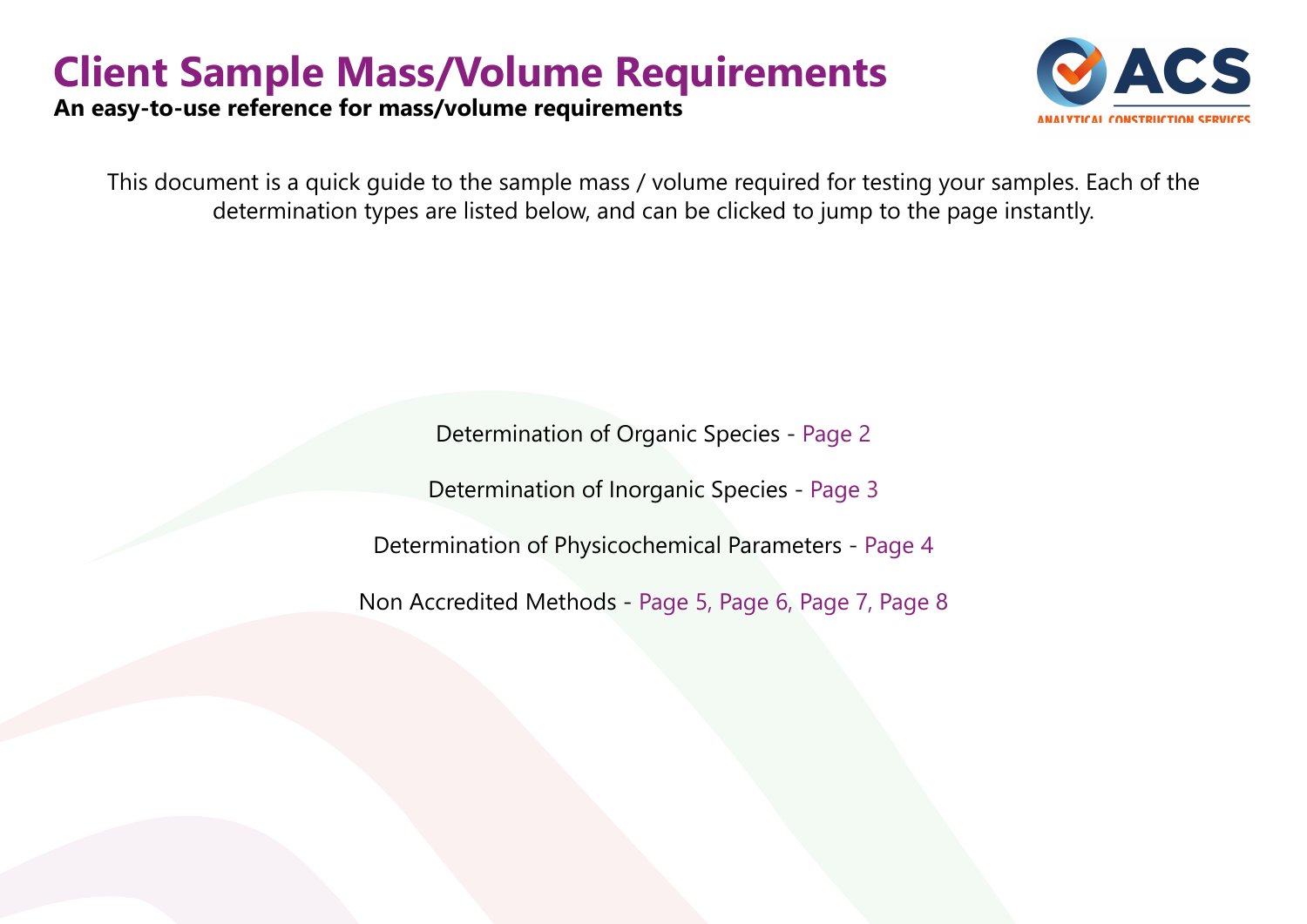<span id="page-1-0"></span>

| <b>Common Suites</b>               | <b>Sample Mass /</b><br><b>Volume Required</b> |
|------------------------------------|------------------------------------------------|
|                                    |                                                |
| Waste Acceptance Criteria (WAC)    | 2kg                                            |
| ENV2 Suite                         | 1kg                                            |
| Topsoil Analysis (BS 3882)         | 5kg                                            |
| <b>Topsoil Contamination Suite</b> | 1kg                                            |

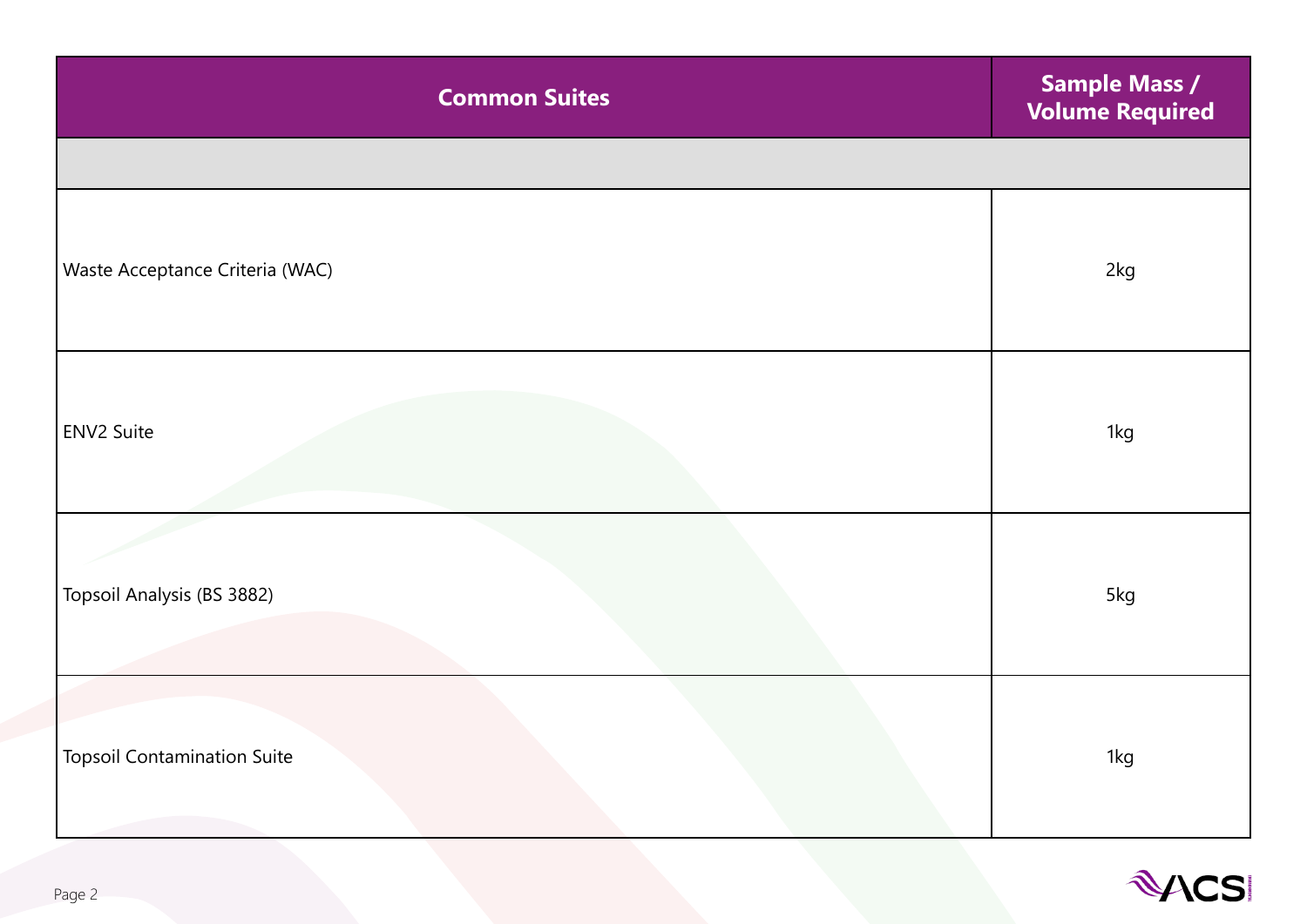| <b>Method Number</b> | <b>Analysis</b>                                                               | <b>Sample Mass /</b><br><b>Volume Required</b> |  |
|----------------------|-------------------------------------------------------------------------------|------------------------------------------------|--|
|                      | <b>Determination of Organic Species</b>                                       |                                                |  |
| MT/ACSE/101          | Determination of BTEX in Soils and Granular Wastes by GC-FID                  | 10 <sub>g</sub>                                |  |
| MT/ACSE/102          | Determination of TOC in Soils and Granular Wastes by NDIR                     | 10 <sub>g</sub>                                |  |
| MT/ACSE/103          | Determination of TOC in Waters and Leachates by NDIR                          | 50ml                                           |  |
| MT/ACSE/104          | Determination of PCBs in Soils and Granular Wastes by GC-ECD                  | 50 <sub>g</sub>                                |  |
| MT/ACSE/105          | Determination of TPH in Soils and Solid Wastes by GC-FID                      | 50 <sub>g</sub>                                |  |
| MT/ACSE/106          | Determination of PAHs in Soils and Solid Wastes by GC-MS                      | 50 <sub>g</sub>                                |  |
| MT/ACSE/107          | Determination of Phenols in Groundwaters & Leachates from Solid Waste by HPLC | 10 <sub>ml</sub>                               |  |
| LP/ACSE/103          | Low Level Phenol by HPLC                                                      | 1000ml                                         |  |
| Page 3               |                                                                               | <b><i>AACS</i></b>                             |  |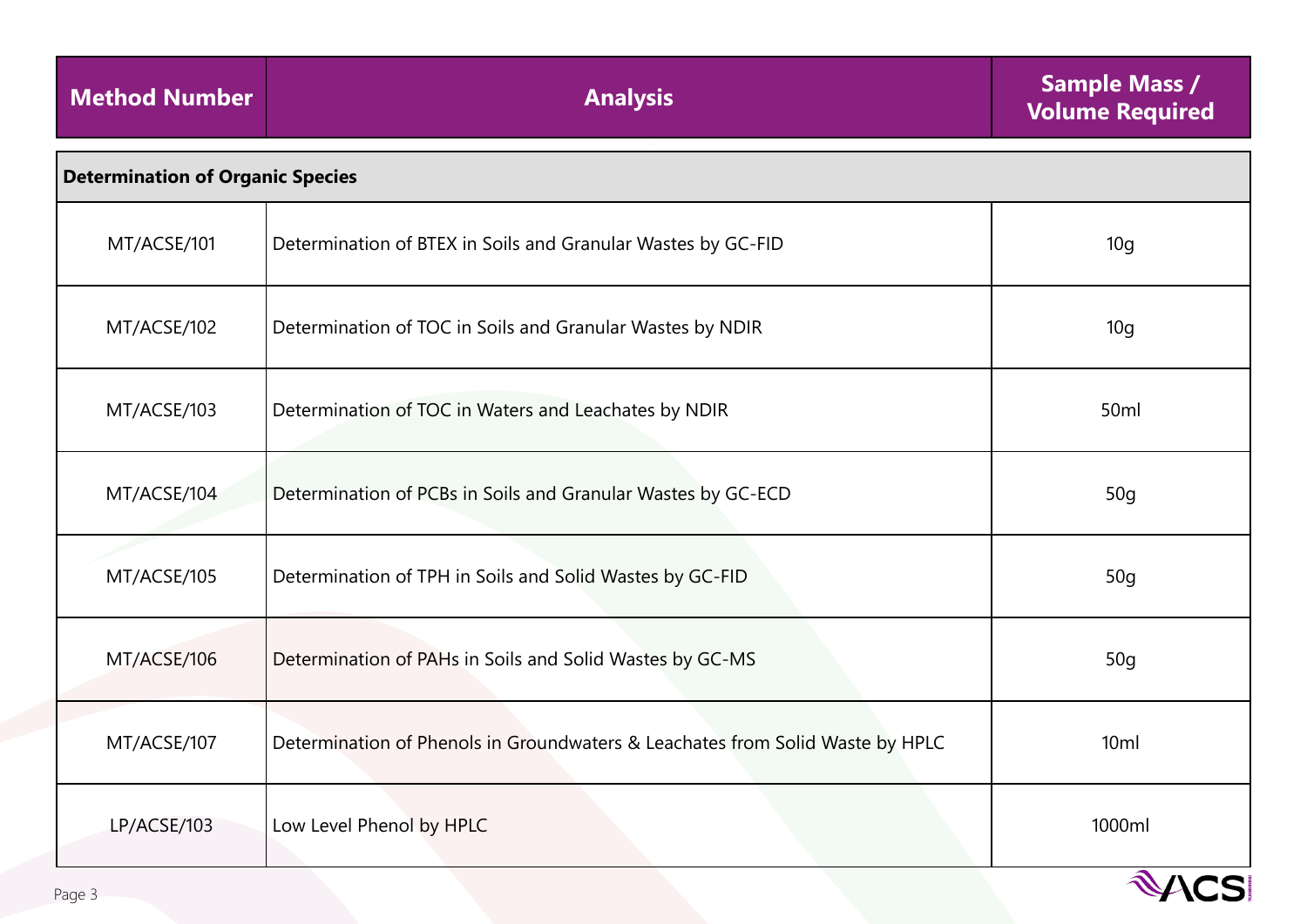<span id="page-3-0"></span>

| <b>Method Number</b>                      | <b>Analysis</b>                                                                                         | <b>Sample Mass /</b><br><b>Volume Required</b> |
|-------------------------------------------|---------------------------------------------------------------------------------------------------------|------------------------------------------------|
| <b>Determination of Inorganic Species</b> |                                                                                                         |                                                |
| MT/ACSE/201                               | Determination of Total Extractable Metals in Soils and Solid Wastes by Microwave<br>Digestion / ICP-OES | 10 <sub>g</sub>                                |
| MT/ACSE/202                               | Determination of Mercury in Soils, Granular Wastes, Soils and Leachates by FIMS/CVAA                    | 10 <sub>g</sub>                                |
| MT/ACSE/203                               | Determination of Ammonium in Waters and Leachates by Spectrophotometry                                  | 10ml                                           |
| MT/ACSE/204                               | Determination of Anions in Waters and Leachates by IC                                                   | 50 <sub>g</sub>                                |
| MT/ACSE/205                               | Determination of Metals in Waters and Leachates by ICP-OES                                              | 250ml                                          |

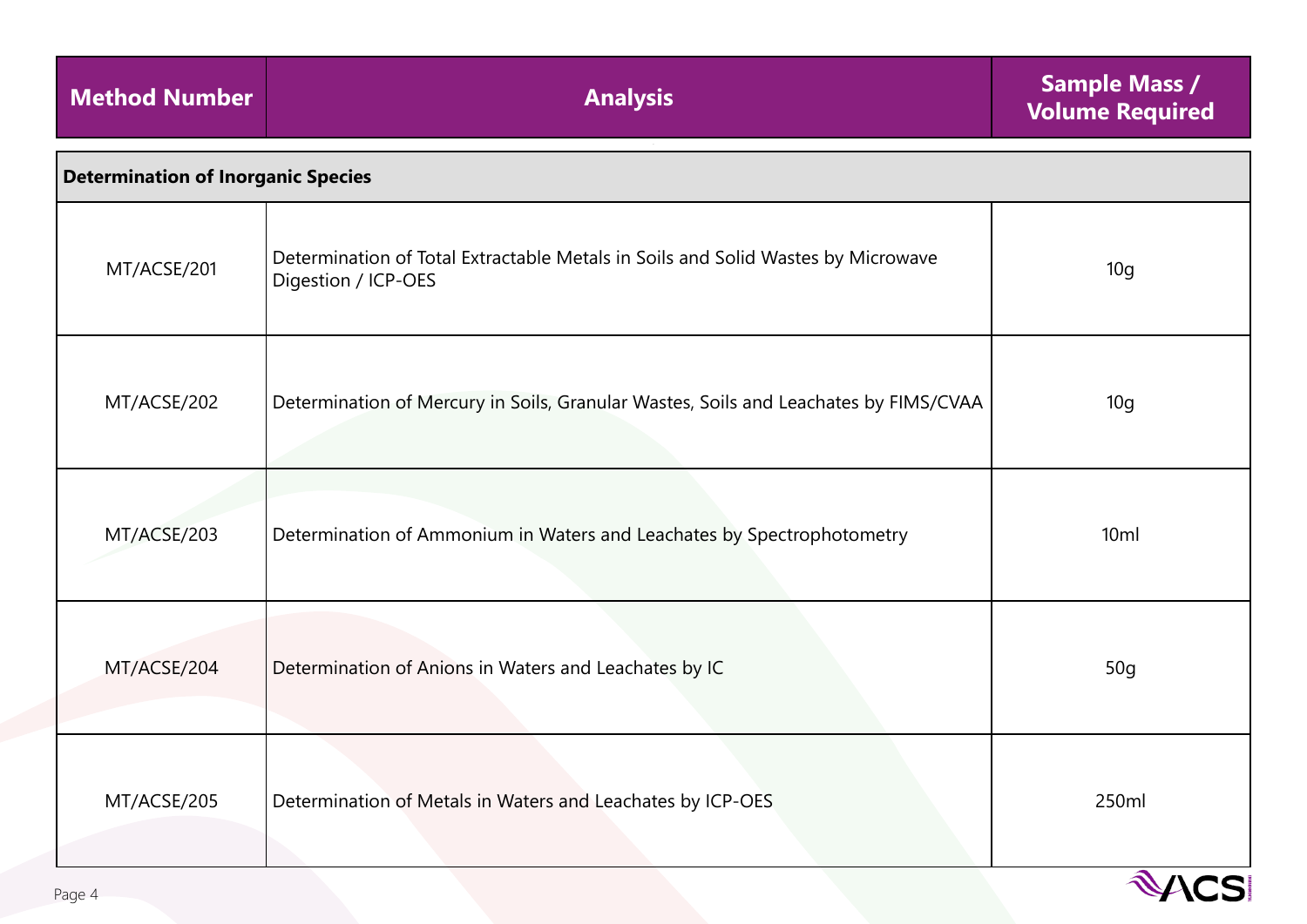<span id="page-4-0"></span>

| <b>Method Number</b> | <b>Analysis</b>                                                                           | <b>Sample Mass /</b><br><b>Volume Required</b> |  |
|----------------------|-------------------------------------------------------------------------------------------|------------------------------------------------|--|
|                      | <b>Determination of Physicochemical Parameters</b>                                        |                                                |  |
| MT/ACSE/301          | Determination of pH of Soils, Waters and Leachates by pH Electrode                        | 100g / 50ml                                    |  |
| MT/ACSE/302          | Loss on Ignition (LOI) in Soils by Combustion at 440°C                                    | 50 <sub>g</sub>                                |  |
| MT/ACSE/303          | Determination of Electrical Conductivity in Waters and Leachates by Conductivity<br>Meter | 50ml                                           |  |
| MT/ACSE/304          | Determination of TDS in Waters and Leachates by Filtration/Evaporation/Gravimetry         | 50ml                                           |  |
| MT/ACSE/305          | Determination of TSS in Waters and Leachates by Filtration/Gravimetry                     | 200ml                                          |  |
| MT/ACSE/306          | Determination of $BOD5$ in Waters and Leachates                                           | 100ml                                          |  |
| MT/ACSE/307          | Determination of COD in Waters and Leachates by Digestion/Spectrophotometry               | 10 <sub>ml</sub>                               |  |

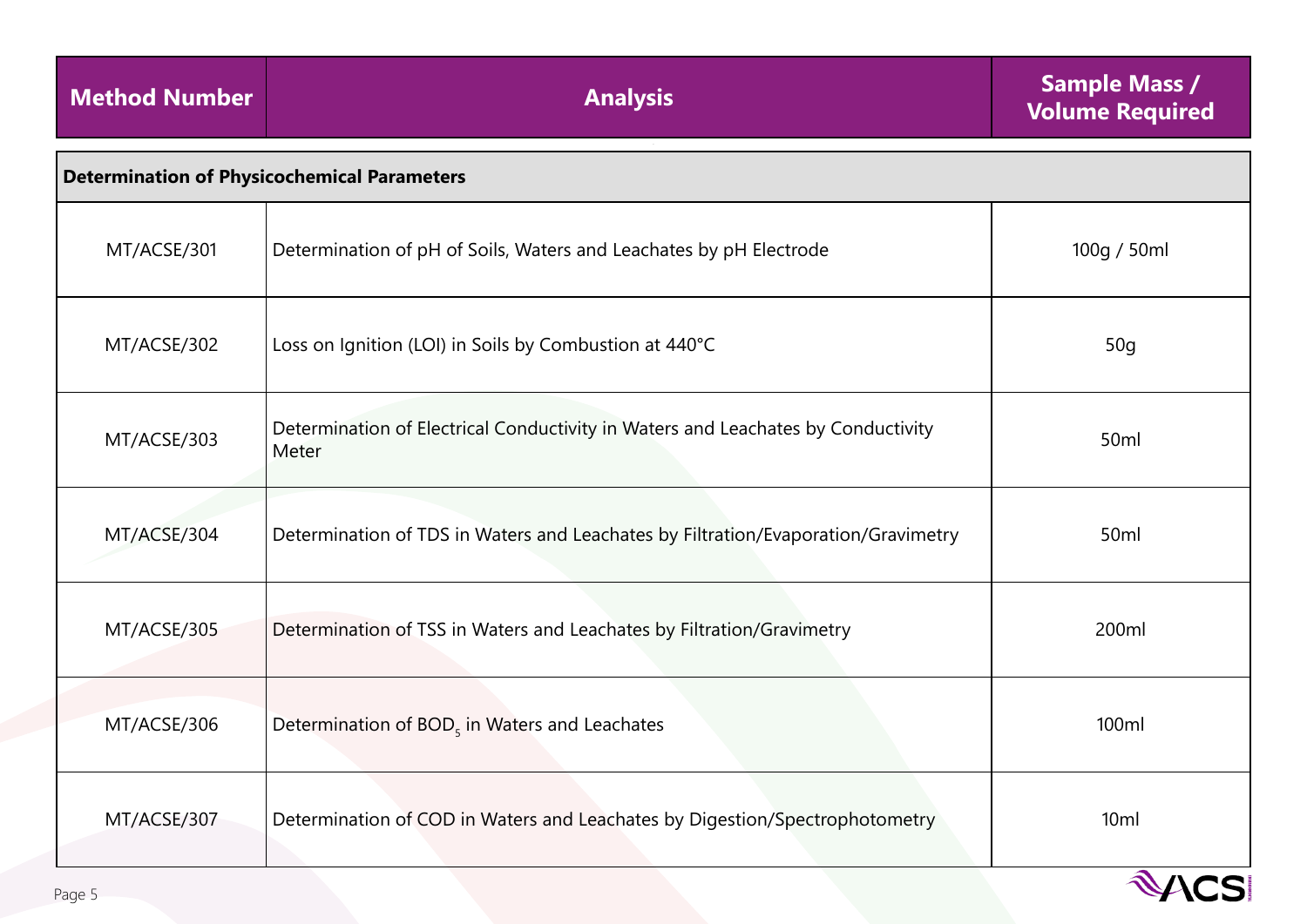<span id="page-5-0"></span>

| <b>Method Number</b>          | <b>Analysis</b>                                                                   | <b>Sample Mass /</b><br><b>Volume Required</b> |
|-------------------------------|-----------------------------------------------------------------------------------|------------------------------------------------|
| <b>Non Accredited Methods</b> |                                                                                   |                                                |
| NAM/ACSE/X01                  | <b>BTEX Determination in Waters</b>                                               | 50ml                                           |
| NAM/ACSE/X02                  | Determination of Total Petroleum Hydrocarbons in Water                            | 50ml                                           |
| NAM/ACSE/X03                  | Determination of Phenols in Soils and Solid Waste                                 | 25g                                            |
| NAM/ACSE/X04                  | Determination of Total Alkalinity in Water & Leachates                            | 100ml                                          |
| NAM/ACSE/X05                  | Determination of Total Nitrogen in Water                                          | 50 <sub>ml</sub>                               |
| NAM/ACSE/X06                  | BTEX Determination in Soils and Solid Waste - Extended Version for TPH Speciation | 10 <sub>g</sub>                                |
| NAM/ACSE/X07                  | Determination of Speciated Total Petroleum Hydrocarbons in Soils and Solid Waste  | 50 <sub>g</sub>                                |
| NAM/ACSE/X08                  | ICP-OES Determination of Water Soluble Boron                                      | 100 <sub>g</sub>                               |
| NAM/ACSE/X09                  | Determination of Cyanide and Sulphide in Soils                                    | 100 <sub>g</sub>                               |
| NAM/ACSE/X10                  | Determination of Cyanide in Waters                                                | 100ml                                          |

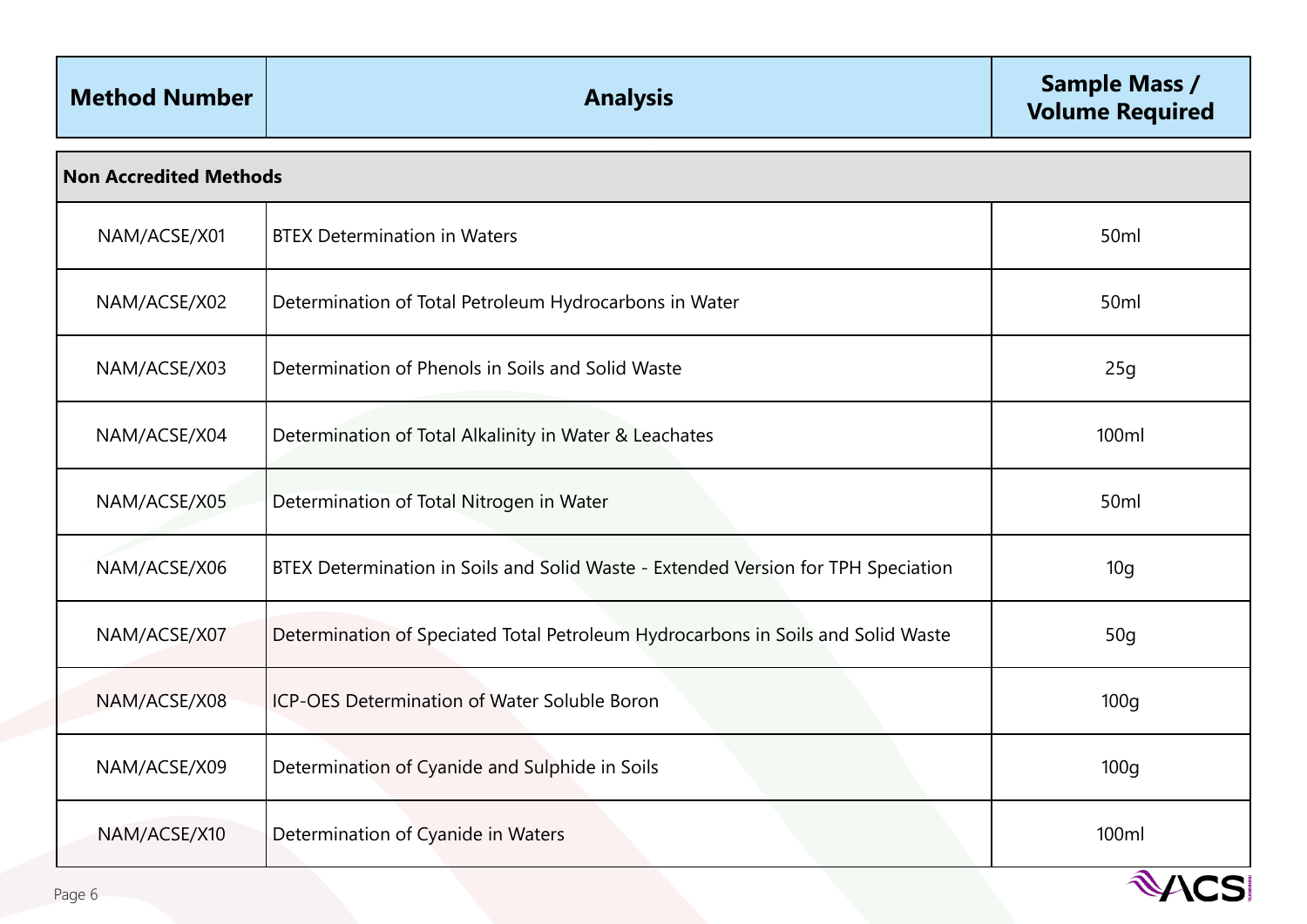<span id="page-6-0"></span>

| <b>Method Number</b> | <b>Analysis</b>                                                                            | <b>Sample Mass /</b><br><b>Volume Required</b> |  |
|----------------------|--------------------------------------------------------------------------------------------|------------------------------------------------|--|
|                      | <b>Non Accredited Methods</b>                                                              |                                                |  |
| NAM/ACSE/X11         | Determination of Hexavalent Chromium in Waters & Soils                                     | 50g / 50ml                                     |  |
| NAM/ACSE/X12         | Determination of MTBE in Soils and Solid Granular Wastes                                   | 10q                                            |  |
| NAM/ACSE/X13         | Determination of Acid Soluble Sulphate in Soils and Waters                                 | 50g / 100ml                                    |  |
| NAM/ACSE/X16         | Determination of Polynuclear Aromatic Hydrocarbons in Waters and Leachates                 | 200ml                                          |  |
| NAM/ACSE/X17         | Determination of Elemental Sulphur in Soils                                                | 50 <sub>g</sub>                                |  |
| NAM/ACSE/X19         | Determination of Ammonia Nitrogen by Colorimetry                                           | 10 <sub>ml</sub>                               |  |
| NAM/ACSE/X20         | Determination of Thiocyanate by Ion Selective Electrode                                    | 50g / 50ml                                     |  |
| NAM/ACSE/X21         | Determination of Acid Neutralisation Value for Liming Materials to BS EN 12945:2008        | 10 <sub>g</sub>                                |  |
| NAM/ACSE/X22         | Determination of Extractable Phosphorus in Soils (BS 3882:2007, Annex A)                   | 50q                                            |  |
| NAM/ACSE/X23         | Determination of Exchangeable Cations (K, Mg, Na & Ca) in Soils (BS 3882:2007, Annex<br>B) | 50 <sub>g</sub>                                |  |
| Page 7               |                                                                                            | ACSI                                           |  |

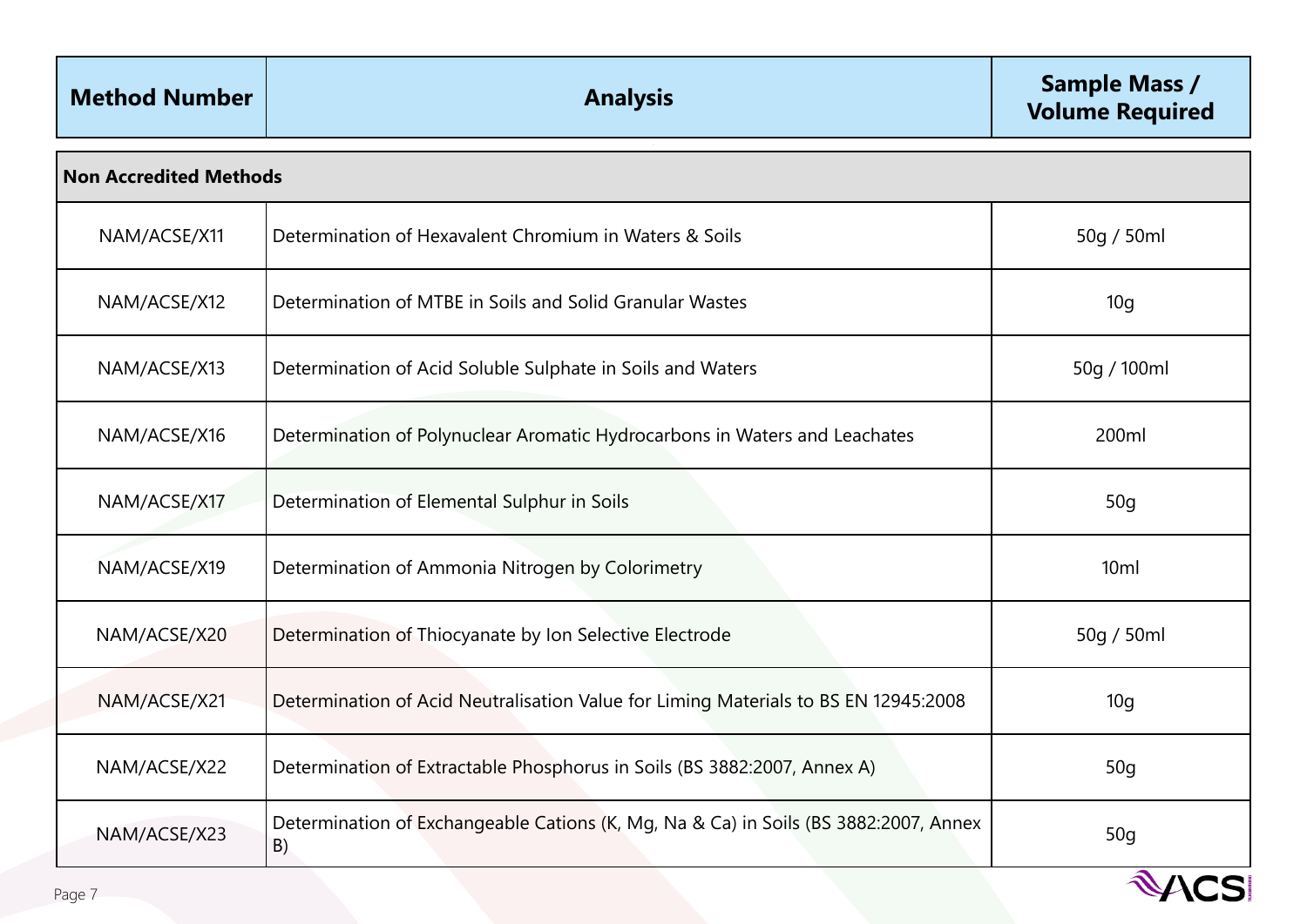<span id="page-7-0"></span>

| <b>Method Number</b>          | <b>Analysis</b>                                                             | <b>Sample Mass /</b><br><b>Volume Required</b> |
|-------------------------------|-----------------------------------------------------------------------------|------------------------------------------------|
| <b>Non Accredited Methods</b> |                                                                             |                                                |
| NAM/ACSE/X24                  | Conduct of Extraction for PBET Procedure for Metals in Soil                 | 10 <sub>g</sub>                                |
| NAM/ACSE/X25                  | Determination of Volatile Organic Compounds in Soils and Waters by GC/MS    | 10g / 50ml                                     |
| NAM/ACSE/X26                  | Determination of Semi-volatile Organic Compounds by GC/MS                   | 50g / 1000ml                                   |
| NAM/ACSE/X27                  | Determination of Kjeldahl Nitrogen in Soils                                 | 10 <sub>g</sub>                                |
| NAM/ACSE/X29                  | Determination of Soil Organic Matter / Carbon                               | 10 <sub>g</sub>                                |
| NAM/ACSE/X30                  | BTEX Range Hydrocarbons by GC / MS                                          | 10g / 50ml                                     |
| NAM/ACSE/X31                  | Low Level TPH in Waters by Solid Phase Extraction                           | 1000ml                                         |
| NAM/ACSE/X32                  | Group Separation of Hydrocarbons for Speciated TPH Analysis                 | 50g / 50ml                                     |
| NAM/ACSE/X34                  | Acid Soluble Sulphate by ICP                                                | 50q                                            |
| NAM/ACSE/X35                  | Free, Easily Liberated, Complex & Total Cyanide in Waters & Leachates by IC | 100ml                                          |